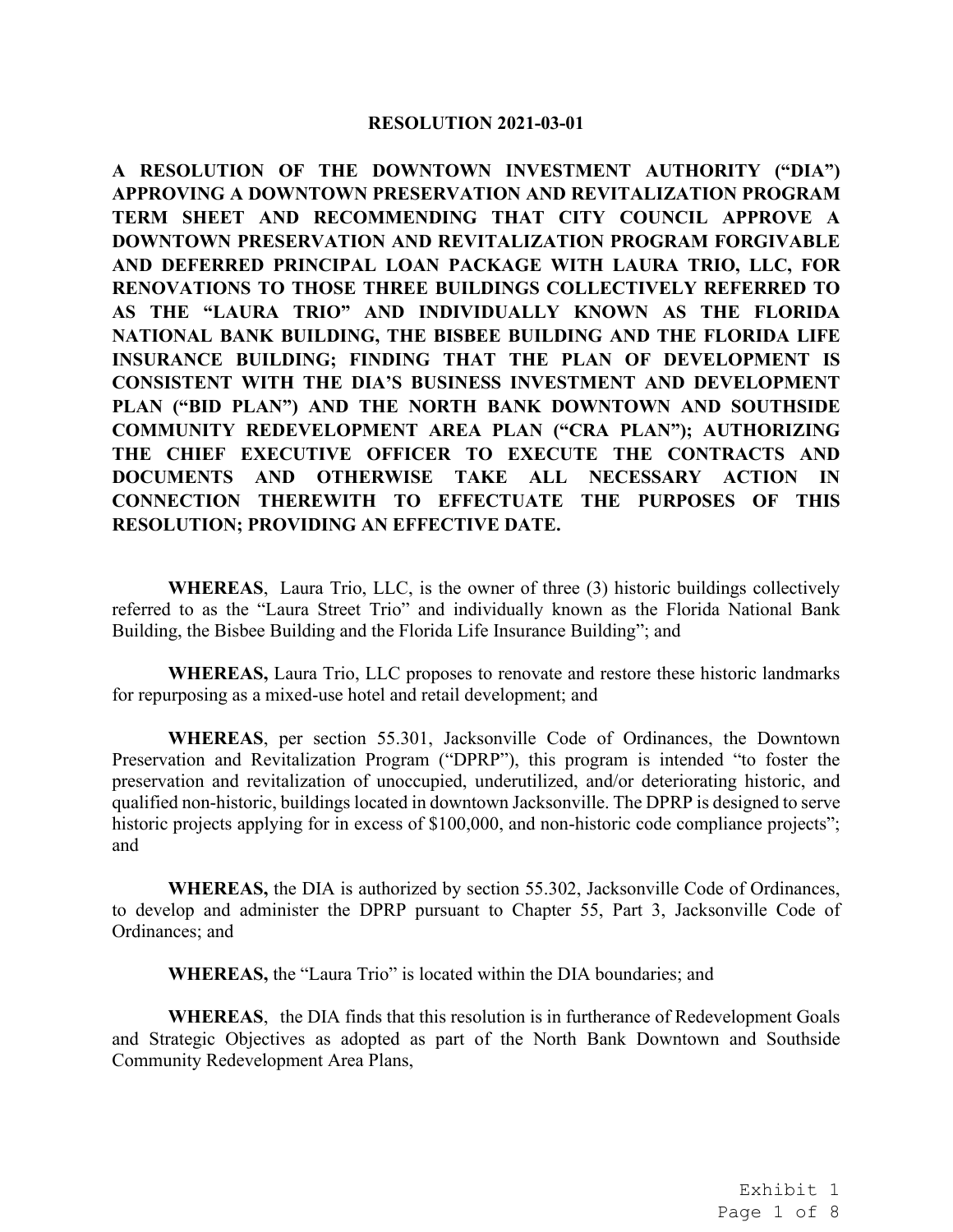*Redevelopment Goal No. 1 - Reinforce Downtown as the City's unique epicenter for business, history, culture, education, and entertainment.*

- Increase the opportunities for Downtown employment.
- Protect and revitalize historic assets.
- Support expansion of entertainment and restaurant facilities.
- Increase venues, workspaces, and residential opportunities with a focus on the Target Area.
- Create a consistent theme and image that conveys a sense of the excitement and activity Downtown.

*Redevelopment Goal No. 4 - Improve walkability/bikeability and connectivity to adjacent neighborhoods and the St. Johns River while creating highly walkable nodes.* 

- Create a mixture of uses so that housing, activities, retail and other businesses are within useful walking distance.
- Plant street trees, using varieties that will provide shade.
- Identify potential neighborhood nodes where housing can be built in close proximity to residential amenities such as groceries and neighborhood services; focus on improvements that will foster walkability in these areas.
- Throughout Downtown and particularly in neighborhood nodes, require all buildings to have active facades at street level. Encourage active street life through a mixture of restaurants (including cafes with outdoor seating), retail, services and connection to the street. Minimize blank walls and surface parking.

**NOW THEREFORE, BE IT RESOLVED**, by the Downtown Investment Authority:

**Section 1.** The DIA finds that the recitals set forth above are true and correct and are incorporated herein by this reference.

**Section 2.** The DIA approves the Term Sheet attached hereto as Exhibit 'A'.

**Section 3.** The DIA recommends that City Council authorize through adoption by ordinance an Historic Preservation, Restoration and Rehabilitation Forgivable Loan of \$9,377,766; a Code Compliance Forgivable Loan of \$10,016,699; and a Downtown Preservation and a Revitalization Deferred Principal Loan of \$5,279,835 to Laura Trio, LLC, for renovation and rehabilitation of the "Laura Trio."

**Section 4**. The Chief Executive Officer is hereby authorized to execute the contracts and documents and otherwise take all necessary action in connection therewith to effectuate the purposes of this Resolution.

**Section 5.** The Effective Date of this Resolution is the date upon execution of this Resolution by the Chair of the DIA Board.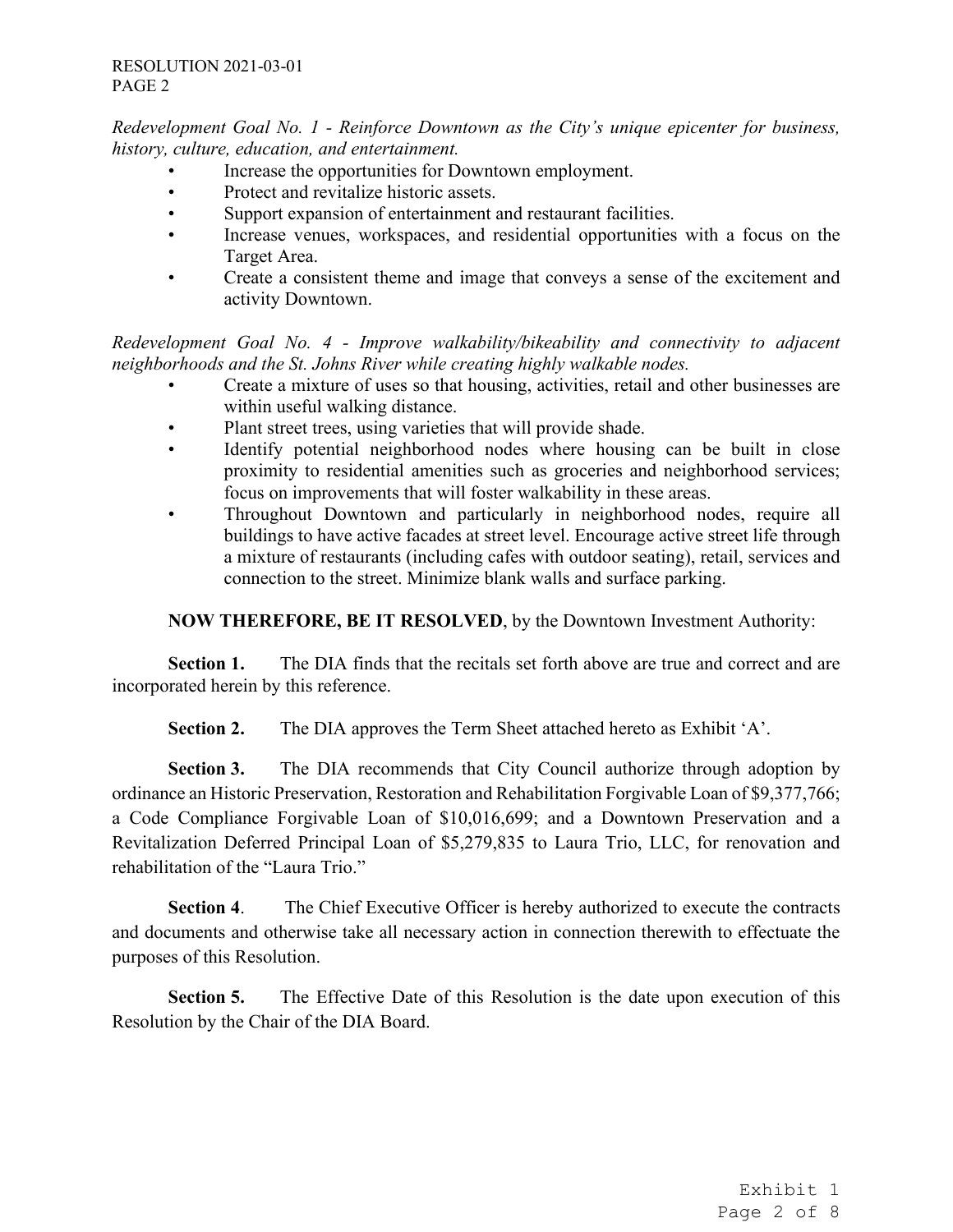RESOLUTION 2021-03-01 PAGE3

WITNESS: **DOWNTOWN INVESTMENT AUTHORITY** 

Ron Moody, Chairman

 $2/$ Date

VOTE: In Favor: 9 Opposed: 2/2010 Abstained: 2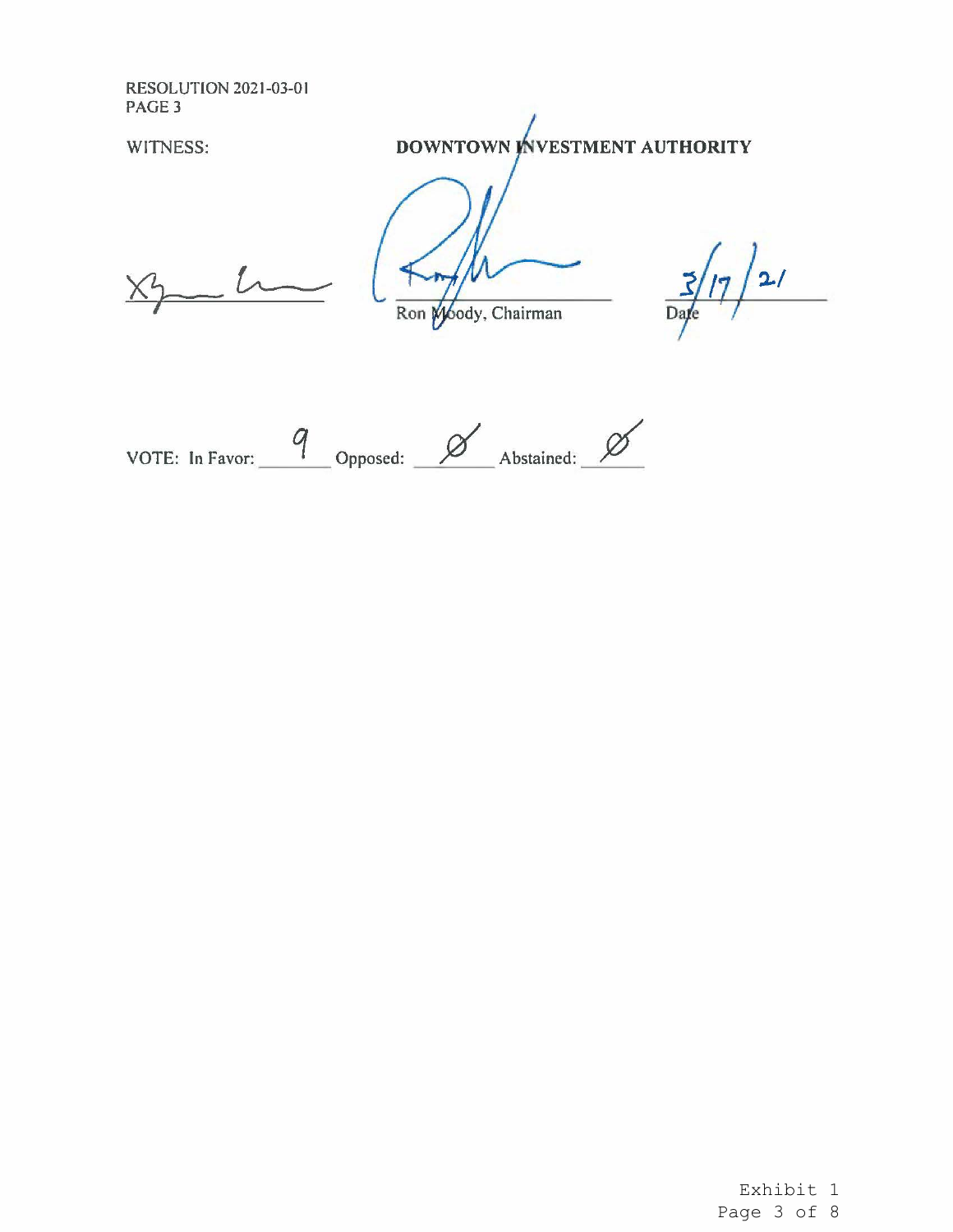### **Exhibit A:**

## **DOWNTOWN PRESERVATION AND REVITALIZATION PROGRAM TERM SHEET**

### **THE LAURA TRIO SOUTHEAST DEVELOPMENT GROUP, LLC**

# **Historic Florida National Bank Building (1902) - 51 W. Forsyth Street Historic Bisbee Building (1909/1910) - 47 W. Forsyth Street Historic Florida Life Insurance Building (1912) - 117 N. Laura Street Vacant Land Parcels: RE # 073687-0000, RE # 073688-0000 Total Area: 1.02 Acres / 44,431 SF**

**Project:** The project comprises the redevelopment of three historic properties in the Central Core District of Downtown Jacksonville utilizing funding through the Downtown Preservation and Revitalization Program ("DPRP"). Additional development activity calls for the construction of a new building that is integral to the proposed combined use as a Marriott Autograph Hotel, and a second structure, the "circulation core" that will tie each of these buildings together to function as a single operating venture.

- 1. Historic Florida National Bank Building (Constructed in 1902) 51 W. Forsyth Street: 2 stories plus a basement, 18,216 square feet total. Plans call for redevelopment with a 7,442 square foot private dining/wine cellar space in the basement, a 7,069 square foot restaurant on the first floor with additional 3,615 square feet of restaurant operating space on the mezzanine level.
- 2. Historic Bisbee Building (Constructed in 1909/1910) 47 W. Forsyth Street: 10 stories, 42,333 square feet total. To be redeveloped with mechanical operations in the basement, a 4,401 square foot retail bodega on the ground floor, 4,401 square foot conference center on the second floor, and 8 floors of 4,401 square feet each to provide 7 hotel rooms on each floor (56 rooms total).
- 3. Historic Florida Life Insurance Building (Constructed in 1912) 117 N. Laura Street: 11 stories plus a basement, 26,803 square feet total. To be redeveloped with a 2,548 media theater in the basement, 2,205 square foot lobby/business center on the ground floor, 2,205 square foot fitness/media center on the second floor, and eight floors of 2,205 square feet each to provide 4 hotel rooms on each floor, and the  $11<sup>th</sup>$  floor, 2,205 square feet to provide 3 hotel rooms (35 rooms total).
- 4. Laura St. Addition (New Construction) Seven occupied stories with 8,843 square feet of retail space on the ground floor, and six floors of 4,650 square feet providing 9 hotel rooms per floor. A 4,650 square foot roof top bar will be constructed on the eighth floor.
- 5. Circulation core (New Construction) Eleven floors with 2,012 of additional lobby space on the first floor, and ten floors of 1,675 square feet for circulation between each building.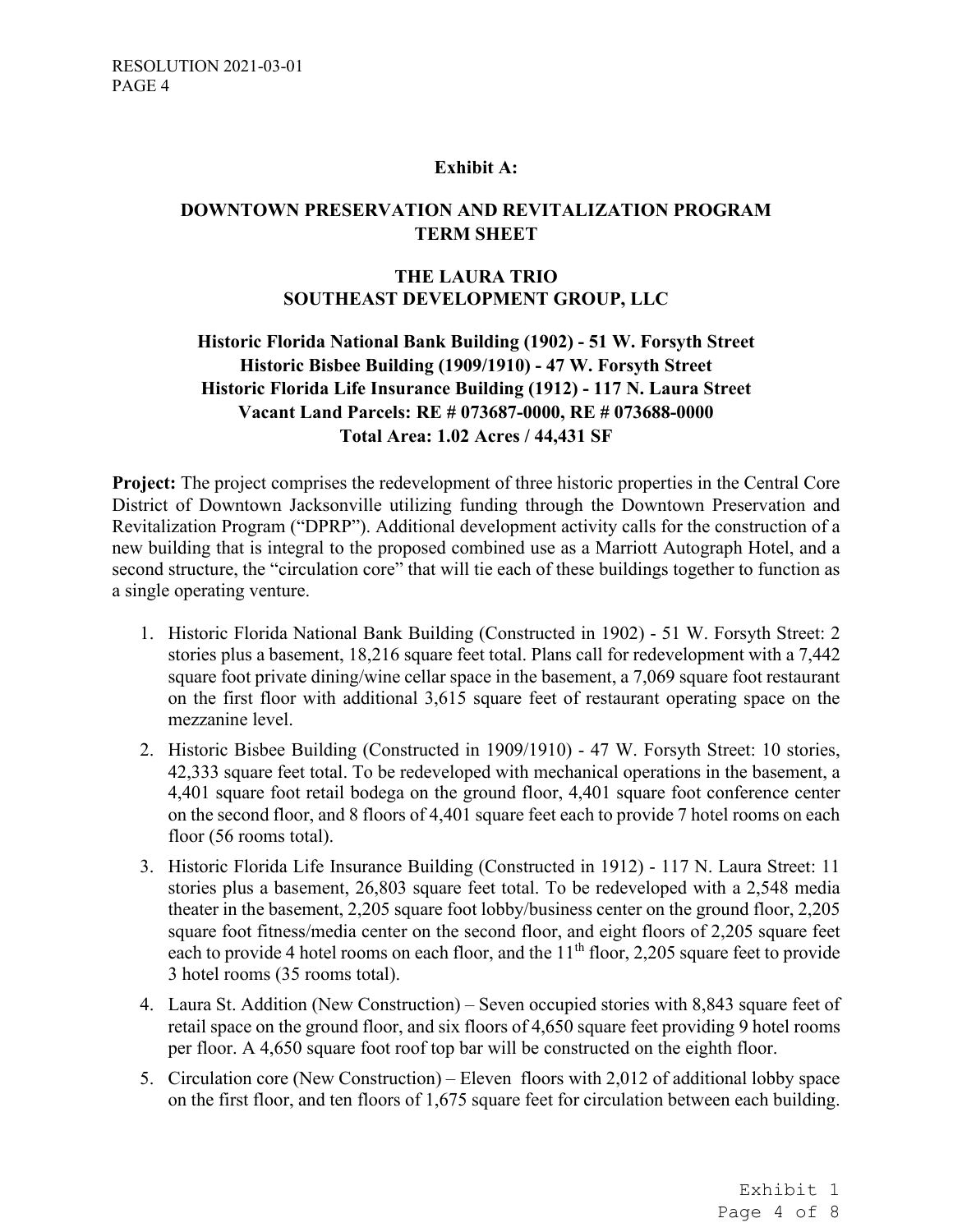| Developer/ Applicant / Borrower: Laura Trio, LLC |                                   |                                        |
|--------------------------------------------------|-----------------------------------|----------------------------------------|
|                                                  | Southeast Development Group, LLC  |                                        |
|                                                  | Mr. Steve Atkins, Managing member |                                        |
| <b>Total Development Costs (estimate):</b>       |                                   | \$70,482,434                           |
| <b>Net TDC Used for DPRP Calculations:</b>       |                                   | \$61,685,749                           |
| <b>Equity (Net of Developer/Management fee):</b> |                                   | \$6,802,635                            |
|                                                  |                                   | $(10.2\% \text{ of } Net \text{ TDC})$ |

**City Funding:** No more than **\$24,674,300** (through the City of Jacksonville Downtown Investment Authority), as follows:

|              | <b>Historic</b><br>Preservation,<br><b>Restoration</b> , and<br><b>Rehabilitation</b><br><b>Forgivable Loan</b><br>(HPRR) | <b>Code Compliance</b><br><b>Forgivable Loan</b><br>(CCR) | <b>DPRP</b> Deferred<br><b>Principal Loan</b> | <b>TOTAL</b> |
|--------------|---------------------------------------------------------------------------------------------------------------------------|-----------------------------------------------------------|-----------------------------------------------|--------------|
| <b>TOTAL</b> | \$9,377,766                                                                                                               | \$10,016,699                                              | \$5,279,835                                   | \$24,674,300 |

At this level, the incentive structure and funding under the DPRP will be subject to further approval and appropriation by the Jacksonville City Council. Appropriation will not be requested prior to the fiscal year that completion of construction may be reasonably projected.

**Infrastructure:** No City of Jacksonville infrastructure improvements are contemplated.

**Land**: No City of Jacksonville land is committed to the project.

**Loans**: No other loans, grants, or other funding from the City of Jacksonville are contemplated for this project, although commercial tenants leasing space within these Properties may be eligible for funding under separate programs.

No costs may be submitted for duplicative funding under more than one DIA incentive program. However, costs incurred by the DPRP Applicant may count towards their required contribution under the Food and Beverage, Retail Enhancement Program ("FAB-REP") to the extent such costs are directly attributable to space that would be occupied by the FAB-REP Applicant.

# **Minimum Capital Contribution:**

- A) The minimum total equity capital contribution through completion, excluding Developer/Management Fees, to remain eligible for the maximum DPRP Funding as outlined is \$6,800,000.
- B) The minimum Total Development Cost for the Project (excluding Developer Fees) on a combined basis to remain eligible for maximum funding as proposed is \$66,982,434.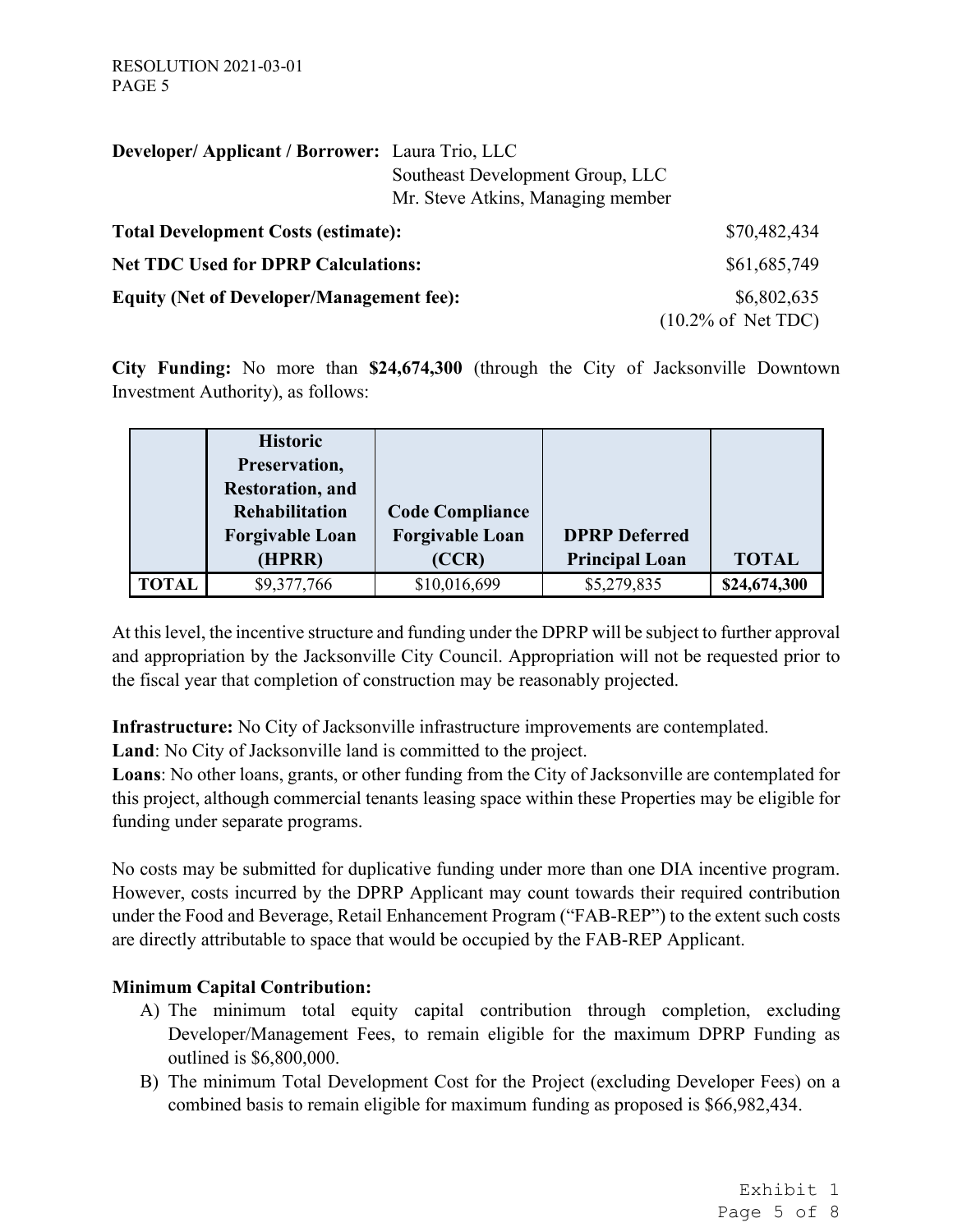*Note: This is the minimum for maximum funding as applied for and underwritten. The Projects may be eligible for funding at lower levels subject to maintaining compliance with DPRP Guidelines. Downward revisions to the adjusted Total Development Cost in excess of 10%, and the related adjustments to capital structure including the DPRP loan amounts, require reapproval by the DIA Board.* 

- C) Percent of COJ investment to overall project cost:  $$24,674,300 / $70,482,434 = 35.0\%$
- D) Percent of COJ investment to underwritten project cost:  $$24,674,300 / $66,982,434 =$ 36.8%

### **Performance Schedule:**

- A) Execution of Redevelopment Agreement within thirty (30) days of City Council Approval and Bill Effective Date
- B) Developer to receive approval on the Part 2 application from the National Park Service ("NPS") within one year from the application filing date.
- C) Application for final approval from DDRB to be made within 60 days of receiving final Part 2 approval from NPS.
- D) Application for Building Permit from the COJ Building Inspection Division within sixty (60) days following final approval from DDRB (including Part 2 approval from NPS).
- E) Commencement of Construction within ninety (90) days following receipt of final Building Permit(s) needed from the COJ Building Inspection Division. Commencement of Construction means:
	- 1) As reasonably can be considered necessary so that physical construction of the eligible Project (or any applicable phase thereof) may begin and proceed to completion without foreseeable interruption:
		- a) Completion of all pre-construction engineering and design,
		- b) All necessary licenses, permits, and governmental approvals,
		- c) Engagement of all contractors,
		- d) Ordered essential equipment and supplies; and,
	- 2) Financial commitments and resources to complete the construction of the project; and,
	- 3) Evidence of having "broken ground" and begun physical, material renovation and construction of such improvements on an ongoing basis without any Impermissible Delays.
- F) Substantial Completion: Within thirty-six (36) months following commencement of construction as defined above.
- G) The DIA CEO will have authority to extend this Performance Schedule, in the CEO's discretion, for up to six (6) months for good cause shown by the Developer / Applicant.

### **Additional Commitments:**

- A) The Developer commits to the development of:
	- 1. A minimum of 140 hotel rooms.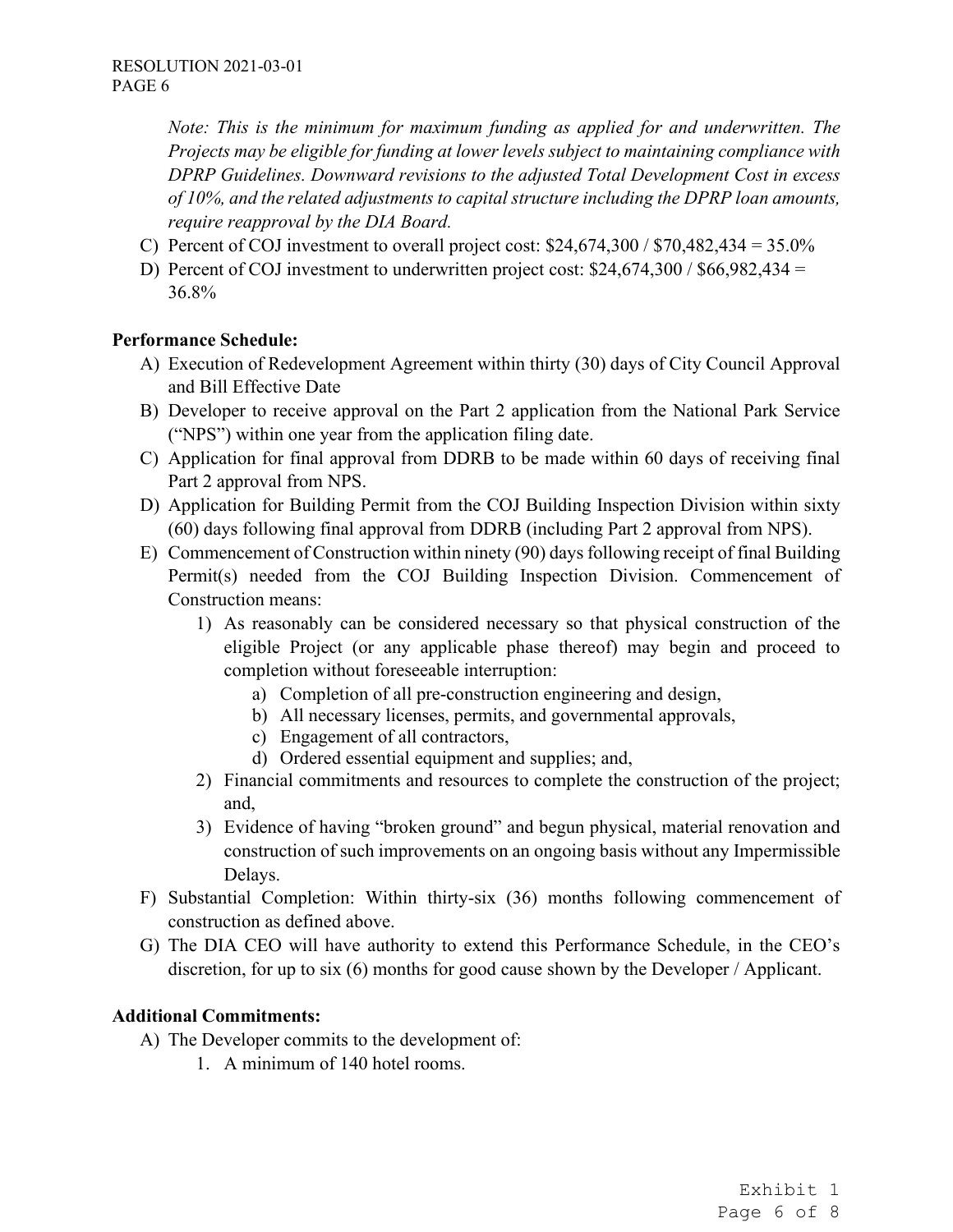- 2. A minimum of 21,000 square feet of restaurant/lounge space open to the general public which may include outdoor/rooftop space.
- 3. 8,000 square feet of retail space, open to the general public.
- B) Recommendation as to the eligibility of the approved scope of work on the Properties by the Historic Preservation Section of the COJ Planning and Development Department shall be required prior to DIA Board approval of any program funding. Such recommendation by the Planning and Development Department may be conditional on further review and approvals by the State Historic Preservation Office ("SHPO") and/or the National Park Service ("NPS"), which must be received prior to closing.
- C) Upon completion and request for funding, all work on the Properties must be inspected by the Historic Preservation Section of the Planning and Development Department or designee for compliance with the approved application prior to funding under any DPRP loan component.
- D) Funding under the DPRP will be secured by a stand-alone, subordinate lien position on each property behind any senior secured, third-party lender providing construction, miniperm, or permanent financing.
- E) Each DPRP Forgivable Loan or Deferred Principal Loan will be cross-collateralized, and cross-defaulted with one another.
- F) Payment defaults, or other defaults that trigger legal actions against the Applicant that endanger the lien position of the City, shall also be a default on the subject facilities.
- G) As Developer will be utilizing a combination of HPRR Forgivable Loans, and CCR Forgivable Loans, the maturity of each of these Forgivable Loan will be five (5) years. Principal outstanding under each note will be forgiven at the rate of 20% annually, on the anniversary date of each such funding, so long as each Forgivable Loan is not in default per DPRP Guidelines or the loan agreements.
- H) Standard claw back provisions will apply such that:
	- a) In the event the Borrower sells, leases, or otherwise transfers the Historic Building during the first five (5) years after the disbursement of the Forgivable Loan, the following shall be due and payable at closing of the Sale:
		- i. 100% if the Sale occurs within 12 months after disbursement of the Forgivable Loan;
		- ii. 80% if the Sale occurs after 12 months but within 24 months of disbursement of the Forgivable Loan;
		- iii. 60% if the Sale occurs after 24 months but within 36 months of disbursement of the Forgivable Loan;
		- iv. 40% if the Sale occurs after 36 months but within 48 months of disbursement of the Forgivable Loan; or
		- v. 20% if the Sale occurs after 48 months but within 60 months of disbursement of the Forgivable Loan.
	- b) In the event Borrower or any lessee or assignee of the Borrower uses the Project or the Historic Property or Properties for any use not contemplated by this Agreement at any time within five years following the disbursement of the Forgivable Loan, the